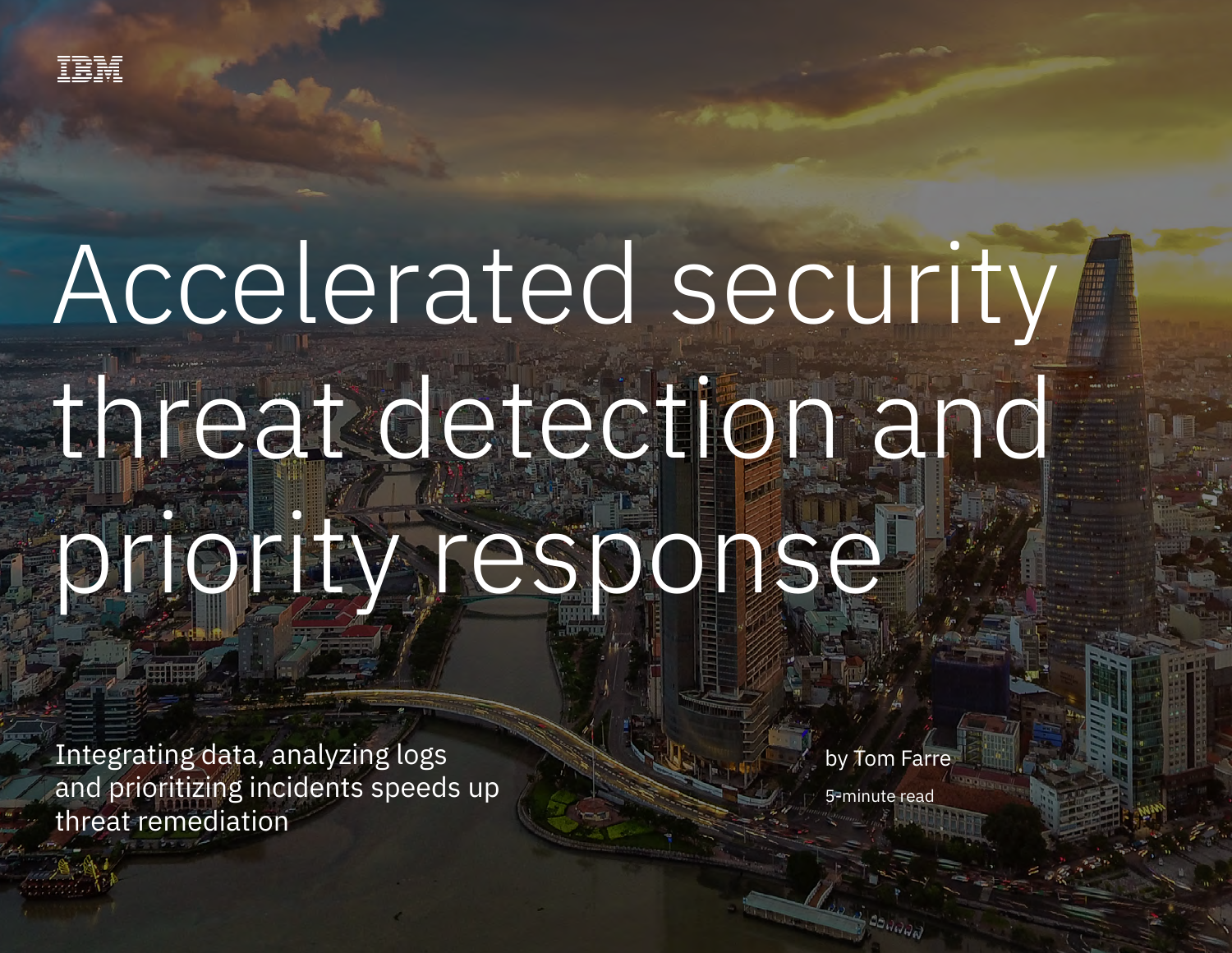s enterprises pursue digital transformation, they face increasing danger from cybersecurity threats. COVID-19 has caused a massive increase in the number of vulnerable endpoints for remote workers. Employees, partners, suppliers and customers access company resources on multiple devices from virtually anywhere, further raising vulnerability. And the penalties and bad publicity from data breaches can set back any business. A



Such issues were recently on the mind of Tran Phu Nghia, Cybersecurity Director at NovaGroup, parent company of the Novaland real estate investment and development firm in Vietnam.

"Enterprises have to maintain a good reputation, yet cyberattacks are on the rise because criminals can use the internet to attack without limit," Nghia says. "Users are subject to phishing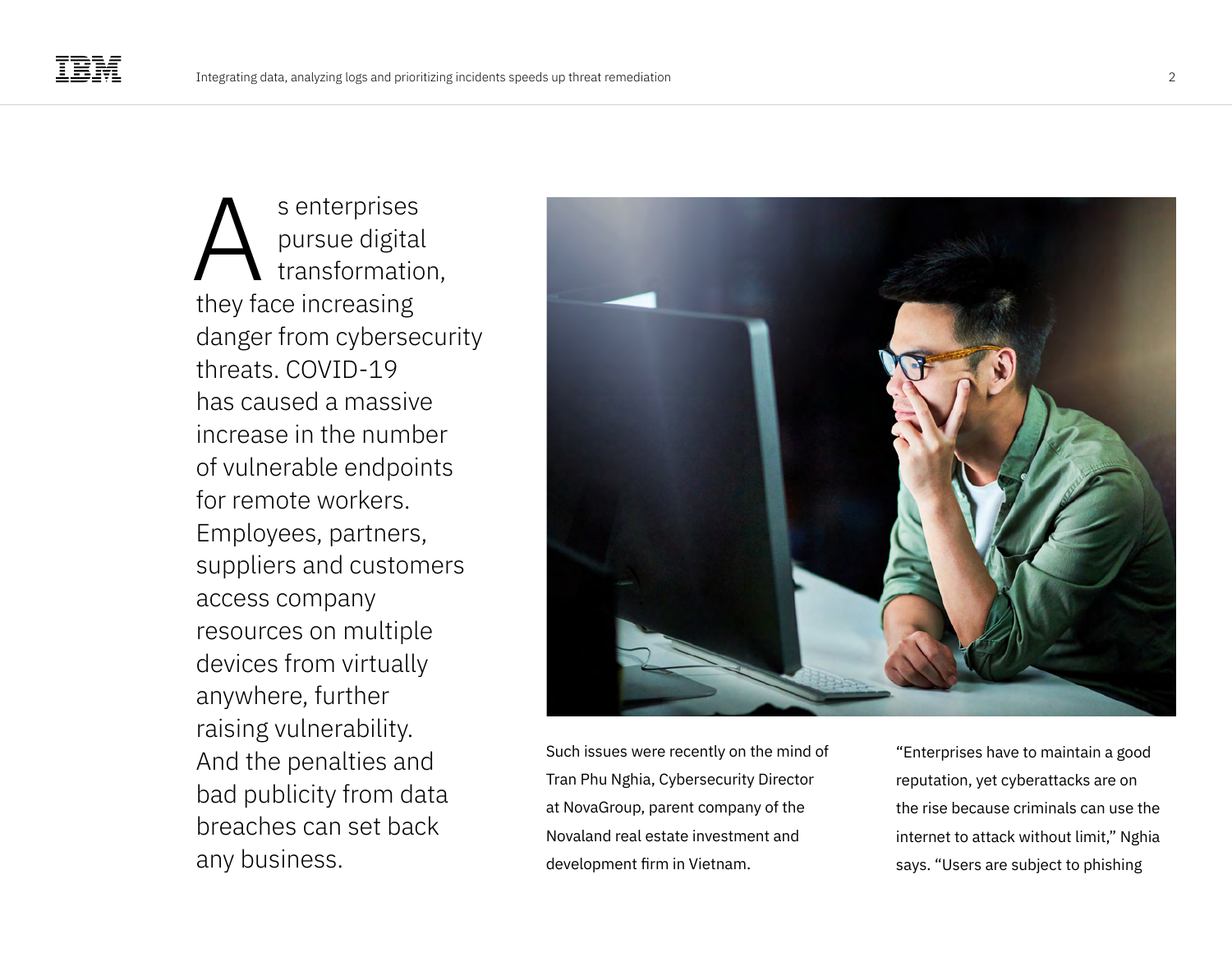attacks from cybercriminals. They scan systems every day and at all times are trying to gain customer lists and intellectual property. And security teams must be vigilant against insider threats."

Adding to the challenges, enterprise systems may be siloed and security log data unintegrated. This makes it difficult to analyze the data and proactively plan for cyberattacks. Plus, security tools often generate false positives, making it hard to prioritize serious threats and resolve them quickly.

In assessing these challenges and Novaland's security posture, the security group resolved to add a centralized Security Information and Event Management (SIEM) solution, a foundational tool for cybersecurity management. But which one to choose? To make the selection, the security teams evaluated leading security solutions. They chose the [IBM](https://www.ibm.com/qradar/security-qradar-siem)  [Security® QRadar® SIEM](https://www.ibm.com/qradar/security-qradar-siem) platform.

The IBM Security QRadar SIEM platform

### Intelligent analytics built into the QRadar platform significantly

### accelerates

cyberthreat detection and response

### reduce

the investigative workload

is cost effective for Novaland because it

The QRadar platform  $\bigcirc$  boost effective for  $\bigcirc$  DOOSTS

the security team's productivity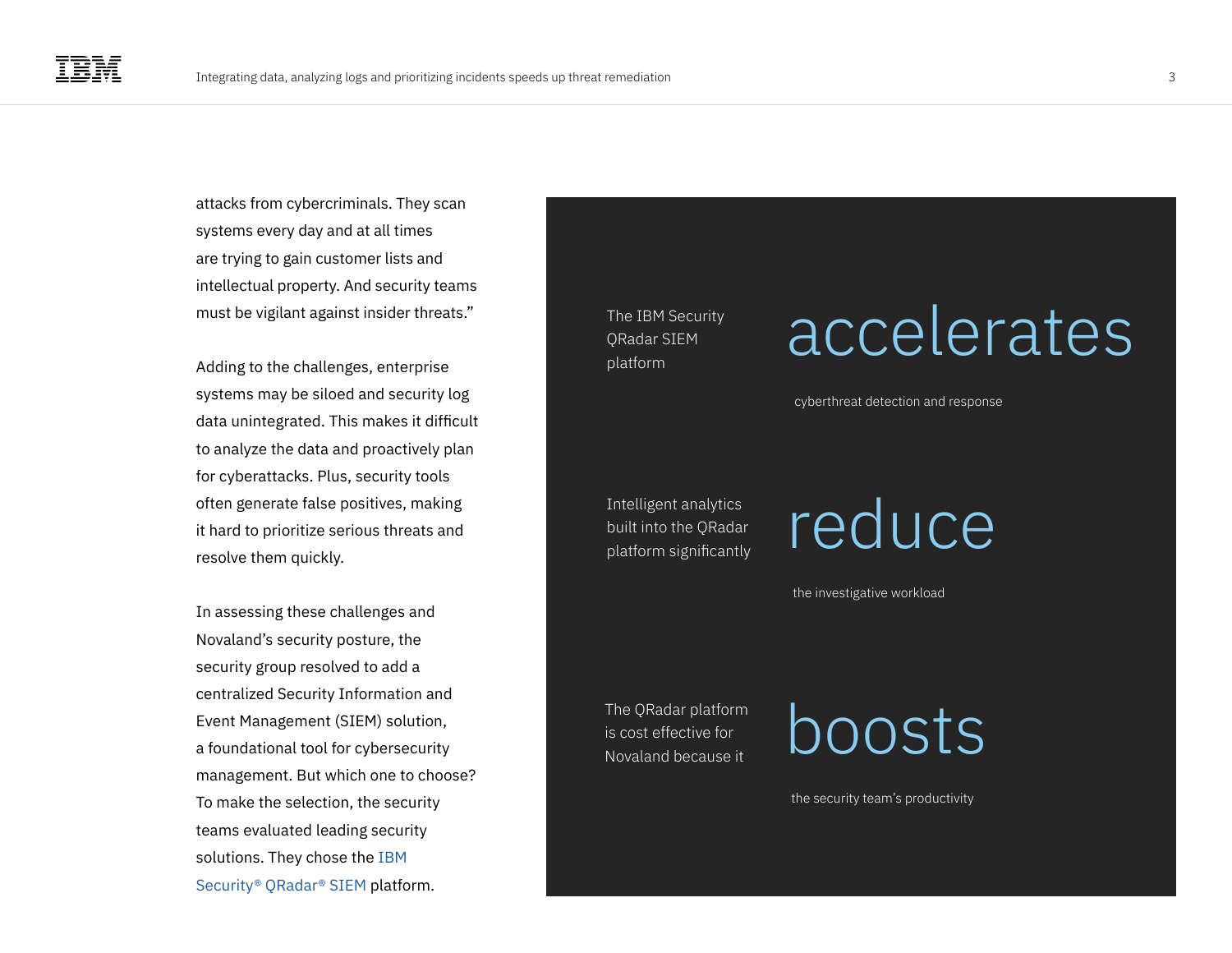## Powering a foundational security ecosystem

In evaluating the SIEM solution landscape, Novaland's cyber group considered research from Gartner, Inc. and Forrester, comparing a range of offerings among the leading brands. "Gartner rates IBM Security QRadar particularly high for hundreds of use cases and it supports the largest information security ecosystem," says Nghia.

The evaluation team liked QRadar's ability to automate security information analysis to quickly detect threats; its stability and extensibility; and its integration of a variety of components

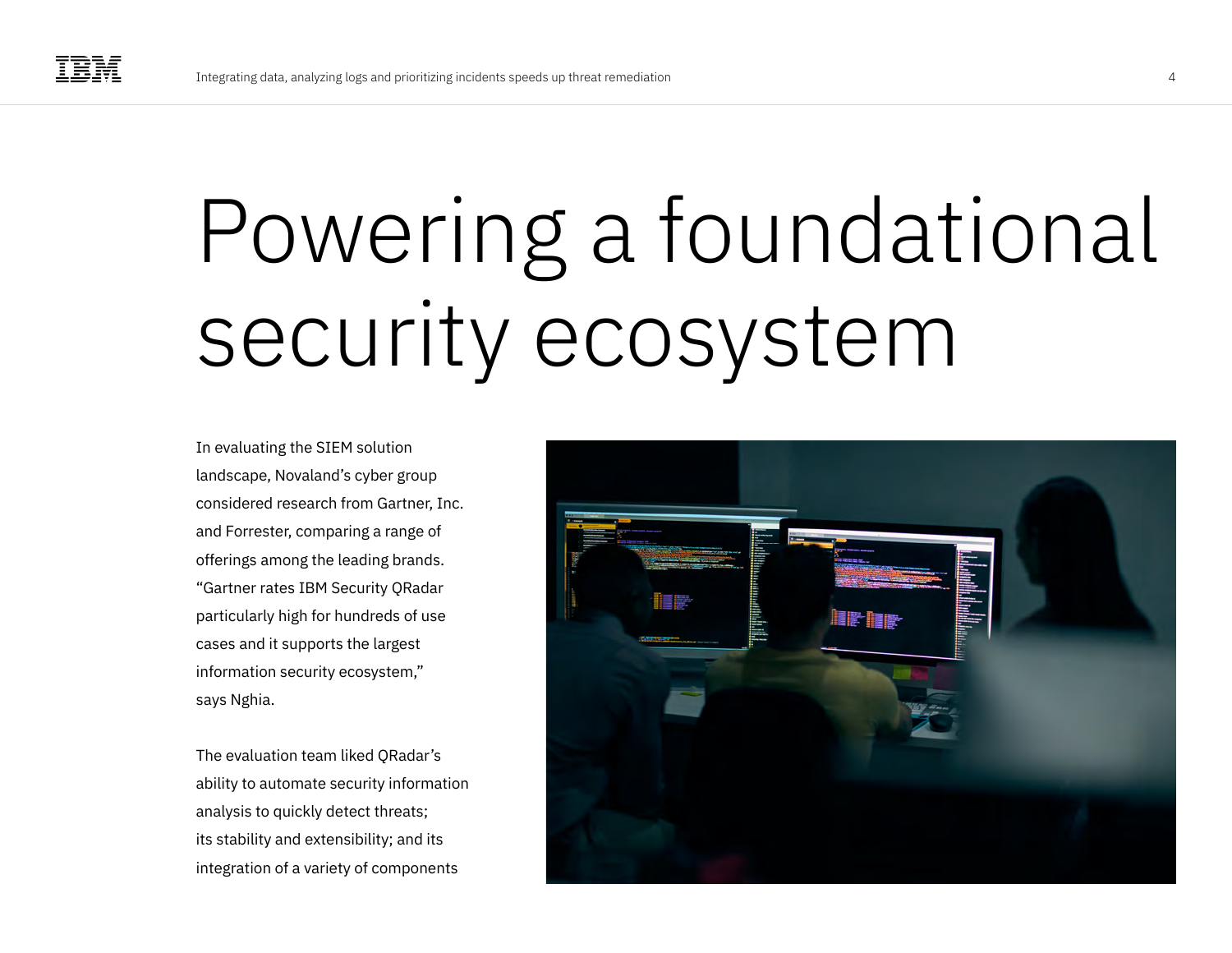such as extensions, APIs and the IBM QRadar Pulse operational dashboard, which streamlines monitoring and administration. The team also liked that QRadar is open and scalable, and that it offers features in line with Novaland's operational requirements to ensure business resiliency, data security and privacy.

"We decided that IBM QRadar was a highly suitable solution because of its features and its scalability," explains Nghia. "And the threat detection rules are adaptable to our needs."

Assisted by [IBM Security Services](https://www.ibm.com/security/services), Novaland's cyberteam deployed the QRadar SIEM platform. Then, the team used the tool to perfect incident response procedures and scenarios, optimize rule sets to identify attack signs, and develop playbooks for security incident response.

Novaland also uses the QRadar platform to strengthen the IT environment against future threats. Separated into Red, Blue and Purple teams, the cyber group meets weekly to review past threats, note

the teams' responses and use the results to customize QRadar incident response playbooks. In addition, the Red team uses tools and their own scripts to conduct Breach and Attack Simulation (BAS) to verify the Blue team's efficiency.

"We need to understand how fast the Blue team can respond—does it take 15 minutes or 50 minutes?" Nghia says. He is pleased with typical responses in the 15 – 30 minute range. "It's just faster with QRadar."

We decided that IBM QRadar was a highly suitable "solution because of its features and its scalability. And the threat detection rules are adaptable to our needs."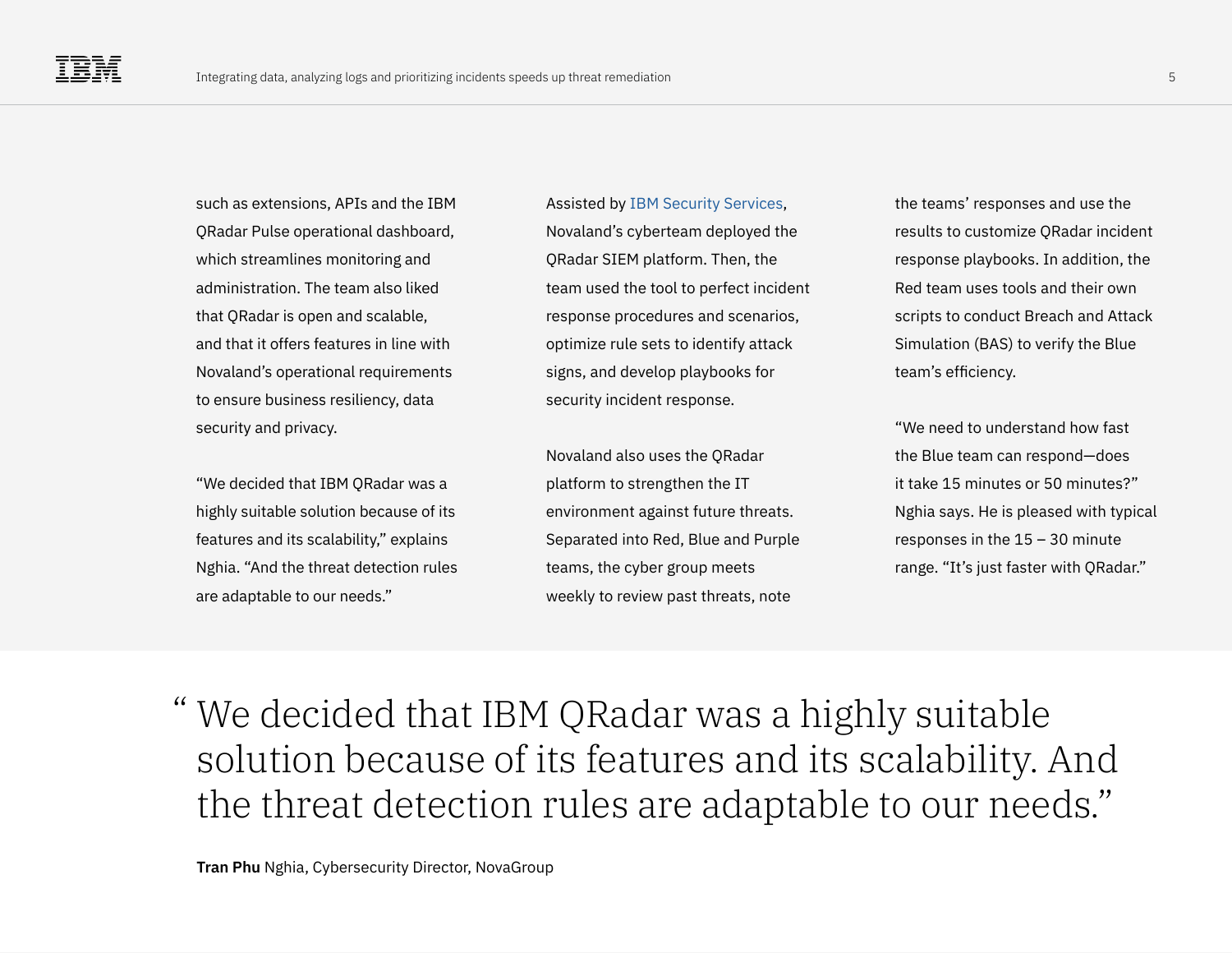## Protecting systems, information and intellectual property

Accelerated threat detection and fast response are clear advantages of the IBM SIEM solution. But its intelligent analytics also save time by lessening the number of false positives for investigation. Novaland's Blue team uses it to optimize the rules that detect cyberattacks. This reduces the number of incidents detected from as many as 1,000 per day to less than 100, and the prioritization lessens the team's workload by pinpointing the most dangerous threats.

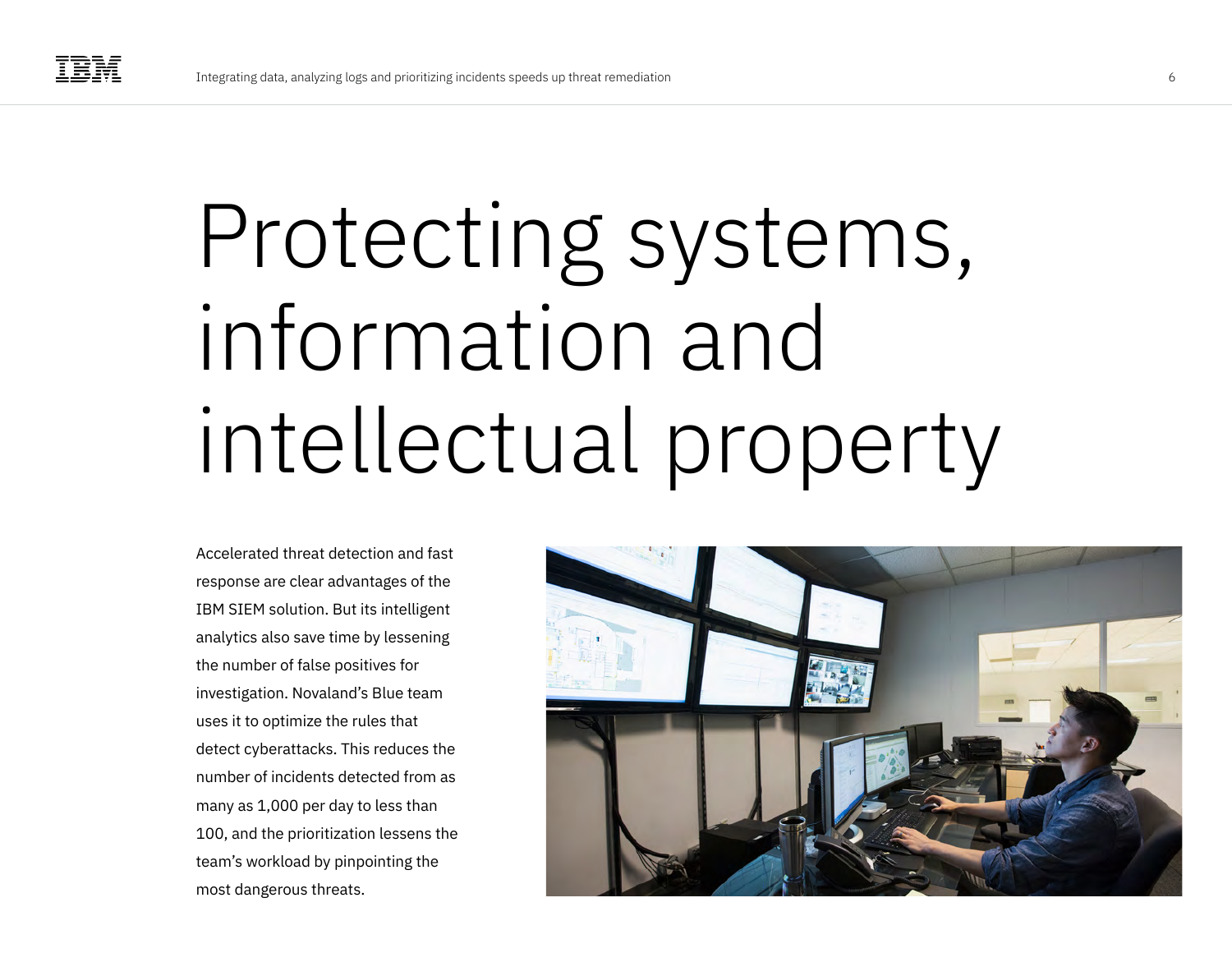We need to "understand how fast the Blue team can respond. It's just faster with QRadar."

**Tran Phu Nghia**, Cybersecurity Director, NovaGroup

These capabilities help Novaland better protect its systems, customer information and intellectual property thereby strengthening the trust of investors and customers. And the solution is cost effective due to the security team's higher productivity. "Without using QRadar, we would have to expend more human resources to protect our siloed systems," Nghia says. Another plus is that free training from IBM Security Services has raised the security team's skillset.

Looking ahead, Novaland's security group is exploring an upgrade to the [IBM Security QRadar SOAR Platform.](https://www.ibm.com/qradar/security-qradar-soar) Standing for Security Orchestration and Response, SOAR provides more intelligent threat detection, faster incident response and continuous improvement of response processes. Integrated data, faster threat detection, more productive analyses and faster responses all come from IBM's cost-effective security ecosystem. "Multiple tech vendors have come to us to promote their cybersecurity capabilities," says Nghia. "IBM is the priority choice for now."

Based on his experience at Novaland, what advice does Nghia have for enterprises that want to improve their cybersecurity capabilities? "The quickest way to boost cybersecurity capabilities is to ensure the cybersecurity teams keep listening, observing, analyzing, troubleshooting and cooperating," he says. "This way, an enterprise can develop teams and procedures to enhance cyber resilience together."